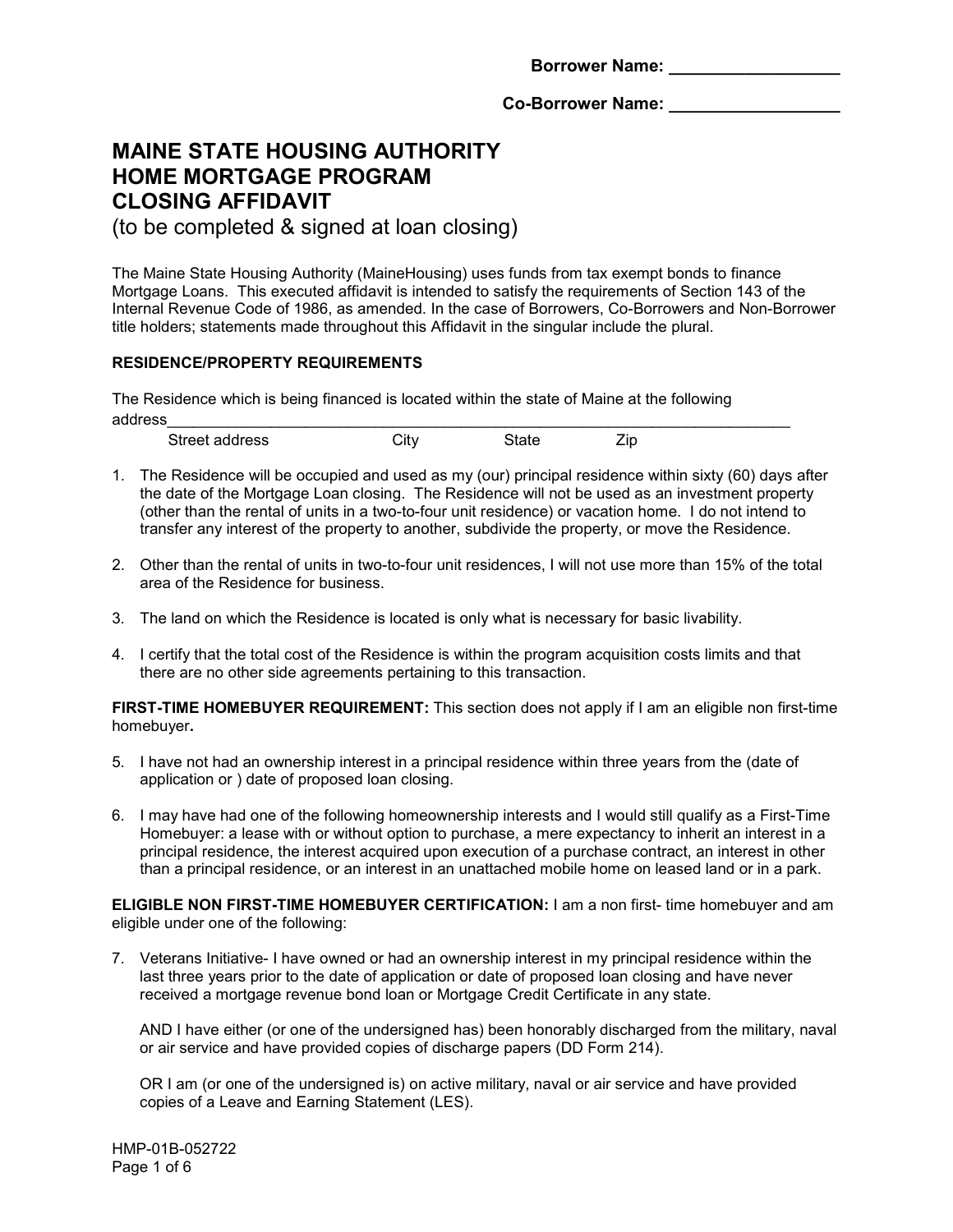## 8. **Disaster Program**

My home was located in an eligible Disaster area as determined by MaineHousing and was destroyed beyond repair during an approved Disaster event:

#### **AND**

I have provided the lender with written evidence from an independent verifying agency that the home was destroyed or damaged to such an extent that purchase of another residence is necessary.

9. The Residence is located in a Targeted Area.

## **INCOME RECERTIFICATION**

10. This certification is required for all loan applications in process longer than four months. If this loan did not close within four months of the date of application, I hereby certify that my yearly gross household income is now \$  $\qquad \qquad \qquad$  and I certify that my gross household income is within the program income limits.

#### **NEW MORTGAGE REQUIREMENT**

11. No part of the proceeds of the Mortgage Loan will be used directly or indirectly to repay an existing loan made in connection with the Residence, except construction loans, bridge loans or similar temporary initial financing having a term of 24 months or less.

## **RECAPTURE TAX AND THE RECAPTURE TAX REIMBURSEMENT PROGRAM**

- 12. This Mortgage Loan is being financed with the proceeds of tax-exempt bonds. Because of this, I acknowledge that I am subject to certain restrictions regarding my home. The Internal Revenue Code states that I may be affected by a federal tax known as Recapture. Recapture only applies if I sell my home within 9 years at a gain, and if my income increases above specified levels. The recapture tax will require some homeowners who dispose of their homes within nine years of loan closing to pay a portion of the profit they receive from the sale to the federal government. The maximum amount payable would be either 6.25 percent of my original mortgage amount or 50 percent of the profit resulting from the sale of my home, whichever is less.
- 13. **Recapture Reimbursement:** If my Mortgage Loan closed **after January 1, 2013** and my MaineHousing loan remains outstanding when I dispose of the Residence, MaineHousing will reimburse me for any recapture tax that I pay to the IRS. To be reimbursed, I must submit the MaineHousing Request for Recapture Tax Reimbursement form, a copy of my tax return including IRS Form 8828, proof the federal taxes were paid, and a copy of the Closing Disclosure pertaining to the disposition of the property to the Maine State Housing Authority.

I understand that I am responsible for calculating, filing and paying any recapture tax that may be due the IRS. I am also responsible for initiating and fully complying with Maine State Housing Authority's Request for Recapture Tax Reimbursement procedures when seeking reimbursement.

#### **GENERAL**

14. **Power of Attorney**. A Power of Attorney is prohibited from signing as the Borrower, Co-Borrower or Title Holder, unless the Borrower, Co-Borrower or Title Holder is mentally incapacitated, physically incapacitated, or on active military duty and unavailable due to military assignment.

**MORTGAGOR CERTIFICATION: The undersigned acknowledges that I have read and understood the above affidavit and I have received a copy of "Appendix A" including the recapture tax charts. I acknowledge that I will not receive any additional information regarding the recapture tax and**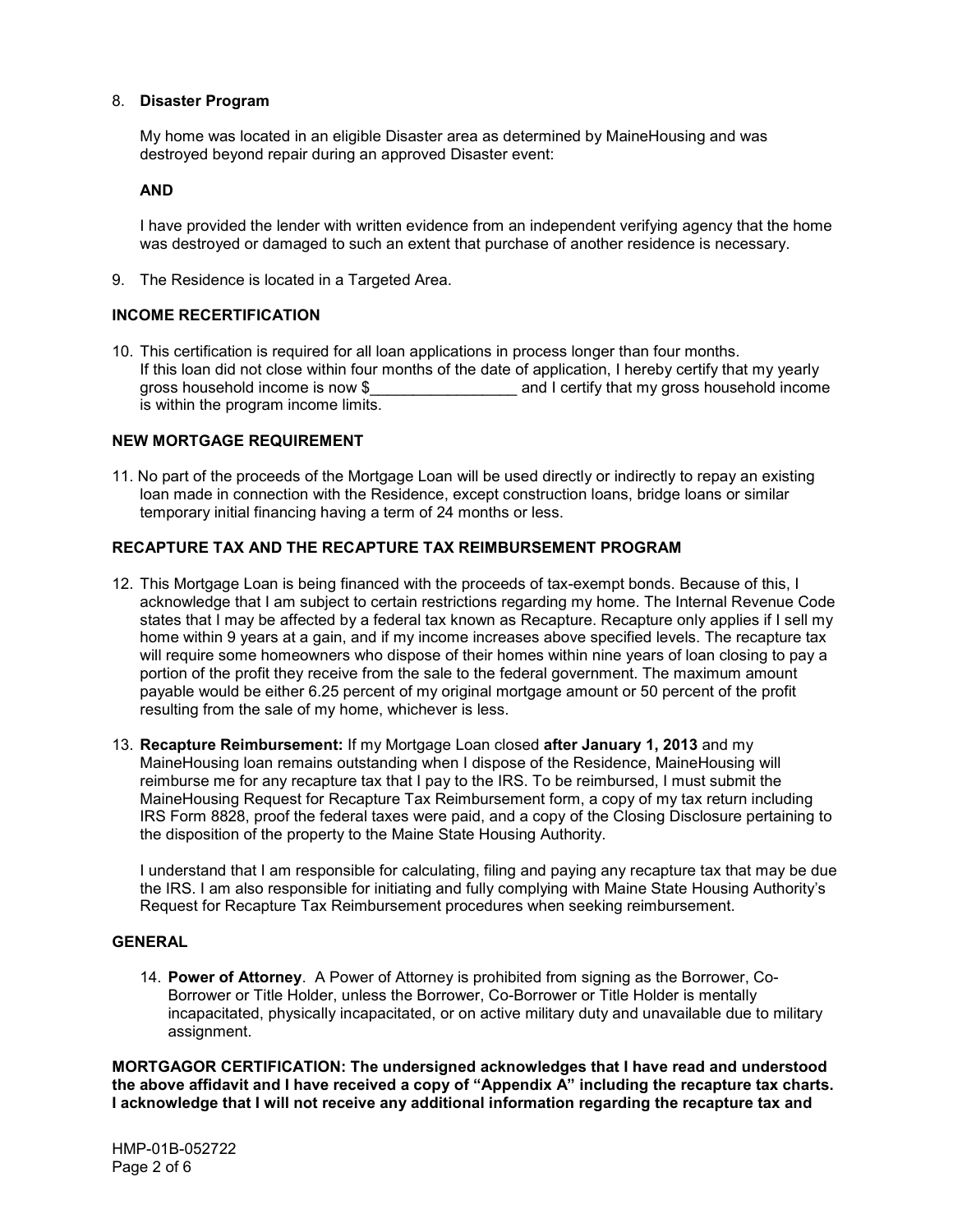**that I should retain the copy of "Appendix A" with my records. Being duly sworn, I, as Borrower, Co-borrower or Title Holder in connection with the property indicated herein, depose and say that I have reviewed all of the foregoing representations and warranties previously made by me and do hereby reaffirm them.**

| Date: 2004       | Printed Name:                                                                                                                                                                                                                        |        |
|------------------|--------------------------------------------------------------------------------------------------------------------------------------------------------------------------------------------------------------------------------------|--------|
|                  | Co-Borrower/Title Holder: __________________<br>Printed Name:                                                                                                                                                                        |        |
| State of Maine   | County of <b>County of County of County of County of County of County of County of County County of County Of County Of County Of County Of County Of County Of County Of County Of County Of County Of County Of County Of Coun</b> |        |
|                  | The foregoing instrument was acknowledged before me this _______________________                                                                                                                                                     | (date) |
| by $\frac{1}{2}$ | (name of $person(s)$ acknowledged).                                                                                                                                                                                                  |        |
| (Seal)           | <b>Printed Name</b><br>Notary Public/Attorney-at-Law<br>Commission Expires: <u>commission</u>                                                                                                                                        |        |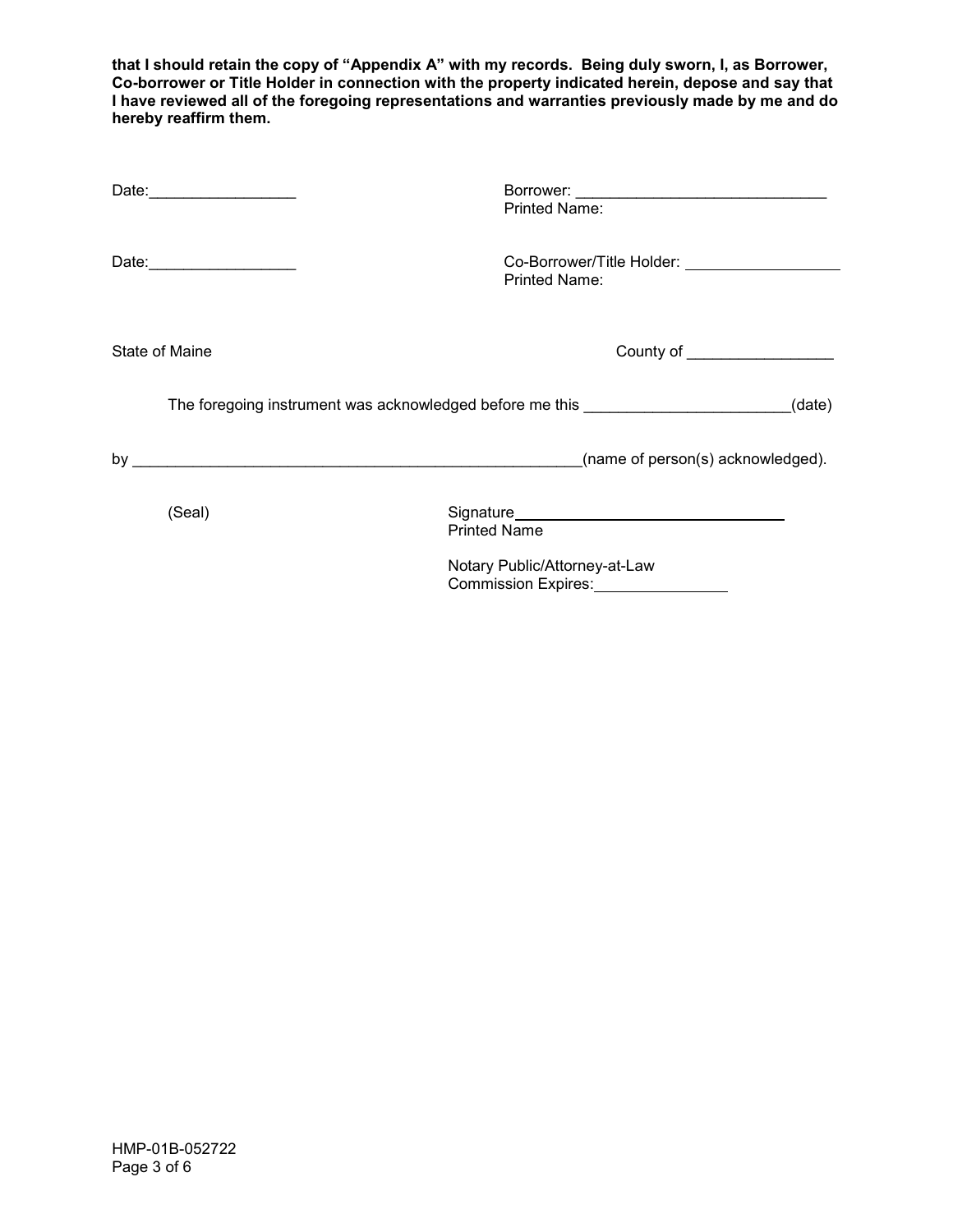# **APPENDIX A**

**NOTICE OF MAXIMUM RECAPTURE TAX AND METHOD TO COMPUTE RECAPTURE TAX ON SALE OF HOME**. When I sell my home I **may** have to pay a recapture tax as calculated below. The tax may also apply if I dispose of my home in some other way. Any references in this notice to the "sale" of my home also include other ways of disposing of my home. For instance, I may owe the recapture tax if I give my home to a relative. In the following situations, no recapture tax is due and I do not need to do the calculations:

- (a) My gross household income for the taxable year, as shown in my federal income tax return, falls within the qualified income range of the region in which my home is located for the year in which I sell my home. The qualified income ranges are listed on page 9 of the Borrower Affidavit and must be the version provided at closing.
- (b) I dispose of my home later than nine years after I close my loan;
- (c) I dispose of my home at a loss;
- (d) My home is disposed of as a result of my death; or
- (e) I transfer my home either to my spouse or to my former spouse incident to divorce and I have no gain or loss included in my income under Section 1041 of the Internal Revenue Code.

**MAXIMUM RECAPTURE TAX;** The maximum recapture tax that I may be required to pay as an addition to my federal income tax is 6.25% of the highest principal amount of my mortgage loan and is my federally subsidized amount with respect to the loan.

**ACTUAL RECAPTURE TAX;** The actual recapture tax, if any, can only be determined when I sell my home, and is the lesser of (1) 50% of my gain on the sale of my home, regardless of whether I have to include that gain in my income for federal income tax purposes, or (2) my RECAPTURE AMOUNT determined by multiplying the following three numbers:

(a) The maximum recapture tax (6.25% of the highest principal amount).

(b) The HOLDING PERIOD PERCENTAGE, as listed in Column 1 in the Chart attached to this notice; and

(c) The INCOME PERCENTAGE, is calculated by subtracting the applicable ADJUSTED QUALIFYING INCOME in the taxable year in which I sell my home (as listed in Column 2 in the appropriate Table for the Region where my home is located) from my MODIFIED ADJUSTED GROSS INCOME in the taxable year in which I sell my home.

My MODIFIED ADJUSTED GROSS INCOME means my adjusted gross income shown in my federal income tax return for the taxable year in which I sell my home, with the following two adjustments: (a) my adjusted gross income must be INCREASED by the amount of any interest that I receive or accrue in the taxable year from tax-exempt bonds that is excluded from my gross income (under section 103 of the Internal Revenue Code); and (b) my adjusted gross income must be DECREASED by the amount of any gain included in my gross income by reason of the sale of my home.

If the amount calculated is zero or less, I owe no recapture tax and do not need to make any more calculations. If it is \$5,000 or more, my income percentage is 100%. If it is greater than zero but less than \$5,000, it must be divided by \$5,000. This fraction, expressed as a Percentage, represents my income percentage. For example, if the fraction is \$1,000/\$5,000, my income percentage is 20%.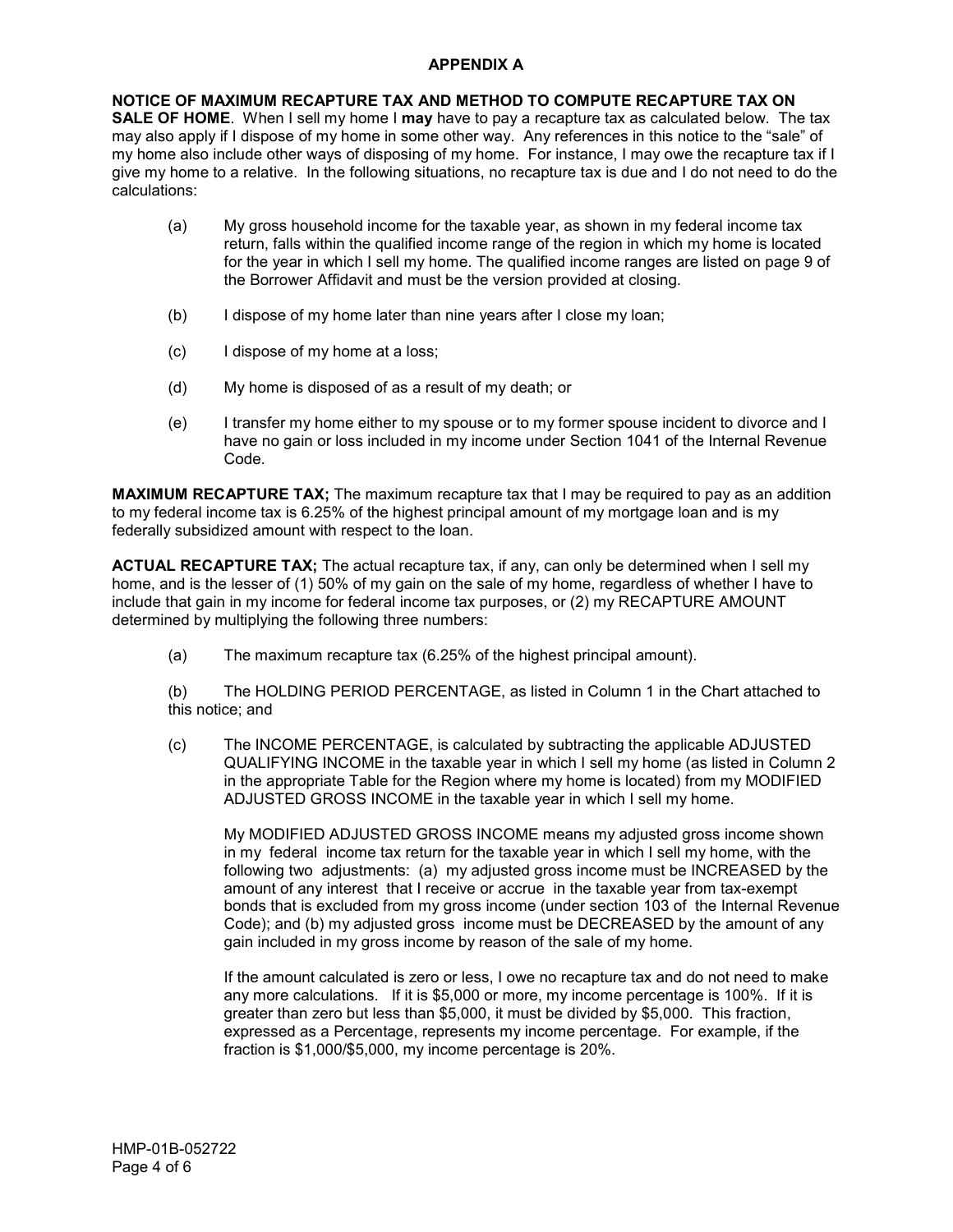## **LIMITATIONS AND SPECIAL RULES ON RECAPTURE TAX.**

- (a) If I give away my home (other than to my spouse or ex-spouse incident to divorce), I must determine my actual recapture tax as if I had sold my home for its fair market value.
- (b) If my home is destroyed by fire, storm, flood, or other casualty, there generally is no recapture tax if, within two years, I purchase additional property for use as my principal residence on the site of the home financed with my original subsidized mortgage loan.
- (c) In general, except as provided in future regulations, if two or more persons own a home and are jointly liable for the subsidized mortgage loan, the actual recapture tax is determined separately for them based on their interests in the home.
- (d) If I repay my loan in full during the nine year recapture period and I sell my home during this period, my holding period percentage may be reduced under the special rule in section  $143(m)(4)(C)(ii)$  of the Internal Revenue Code.
- (e) Other special rules may apply in particular circumstances. I may wish to consult with a tax advisor or the local office of the Internal Revenue Service when I sell or otherwise dispose of my home to determine the amount, if any, of my actual recapture tax. See Section 143(m) of the Internal Revenue Code generally.

IRS FORM 8828; I understand that the Internal Revenue Service (IRS) has created Form 8828 for purposes of calculating the recapture tax. This form will be updated each tax year and must be filed with my tax return for the year in which I sell or otherwise dispose of my home (if the nine year recapture period has not yet expired) regardless of whether any tax is actually due. Copies of Form 8828 and instructions can be obtained through my local IRS office.

# **INFORMATION CONCERNING ATTACHED CHART**

**THE HOLDING PERIOD PERCENTAGE AND ADJUSTED QUALIFYING INCOME CHART FOR REGIONS OF THE STATE ARE ATTACHED.**

**USE ONLY THE SECTION WHICH COVERS THE REGION WHERE YOUR HOME IS LOCATED. THE INDIVIDUAL TOWNS AND CITIES OR ENTIRE COUNTIES COVERED BY THE REGION ARE LISTED AT THE BOTTOM OF THE CHART.**

**NOT EVERY TOWN, CITY, AND COUNTY HAS ITS OWN REGION. IF YOU DO NOT FIND YOUR CITY OR TOWN LISTED, EITHER INDIVIDUALLY OR BY REFERENCE TO THE ENTIRE COUNTY, YOUR CORRECT REGION IS THE LAST REGION. THIS IS THE CATCH-ALL REGION FOR ALL CITIES AND TOWNS IN THE STATE WHICH ARE NOT OTHERWISE LISTED.**